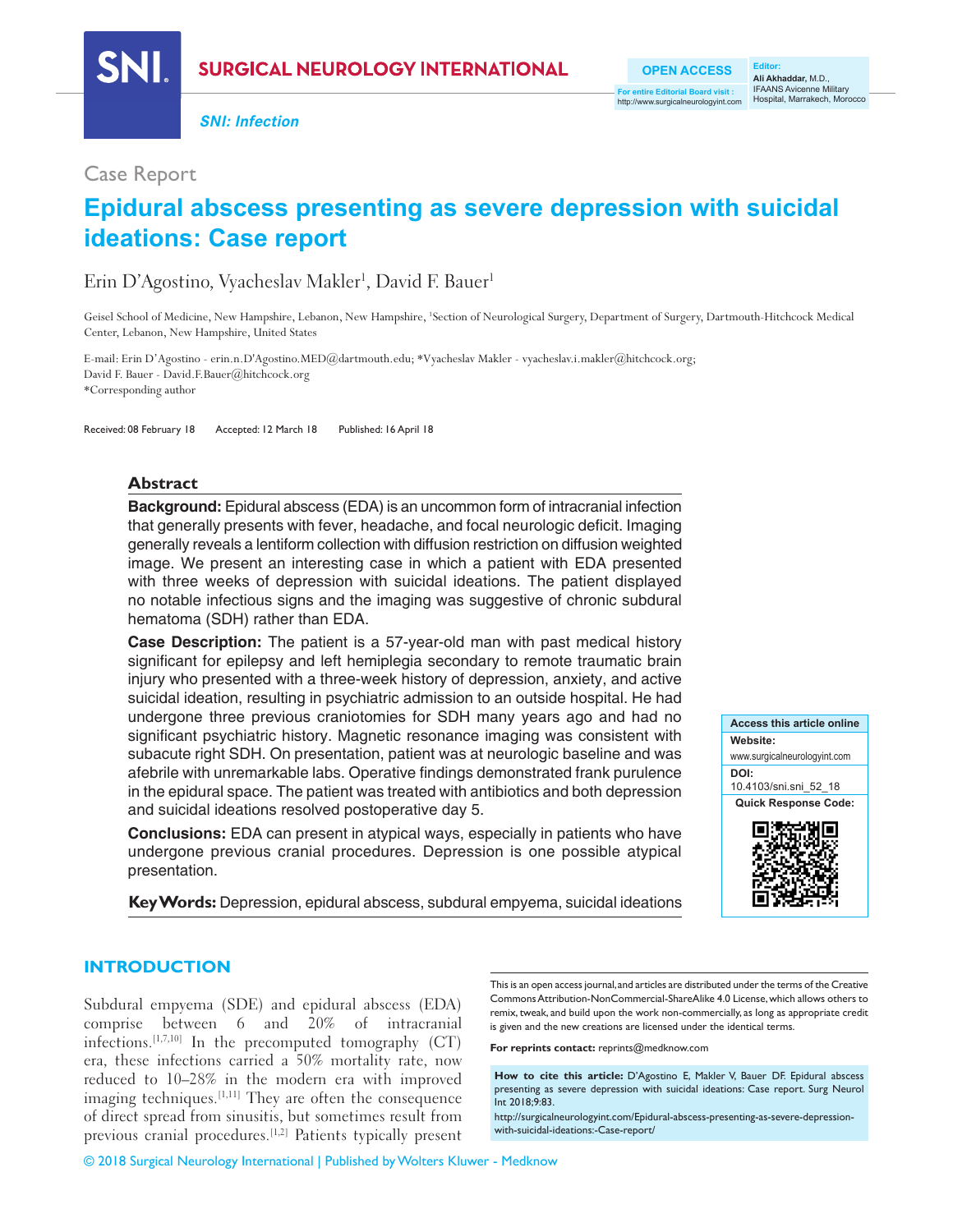with fever, headache, and focal neurological deficit. We report a case of EDA presenting as depression with suicidal ideation.

#### **CASE REPORT**

The patient is a 57-year-old man with past medical history significant for epilepsy and left hemiplegia secondary to right-sided traumatic brain injury (TBI) 28 years prior to presentation. He presented with a 3‑week history of depression, anxiety, and active suicidal ideation resulting in psychiatric admission to an outside hospital. He had three prior craniotomies for right subdural hematoma (SDH), one at the time of his TBI, one 8 years prior to presentation, and one 5 years prior to presentation. On follow‑up imaging 3 years after his last craniotomy, he underwent head CT showing a small subacute SDH, which was managed nonoperatively [Figure 1]. He has no significant prior psychiatric history. His home medications include baclofen 20 mg, keppra 1000 mg BID, memantine 10 mg BID, gabapentin 600 mg TID, duloxetine 600 mg QD, quetiapine 50 mg PRN (for sleep), and simvastatin 40 mg. After a multiday admission at the outside hospital for depression with suicidal ideation, he underwent noncontrast MRI because of his prior history of craniotomy, revealing a  $1.4 \times 2.3 \times 3.6$  cm right-sided crescent‑shaped collection consistent with subacute SDH [Figure 2]. There was no significant restricted diffusion on diffusion weighted image (DWI). The patient was at his neurologic baseline on presentation upon transfer to our hospital, and he was afebrile with a normal white count. The patient was brought to the operating room for evacuation of the presumed subacute SDH 21 h after admission to our hospital. During the craniotomy he was found to instead have an EDA. The



**Figure 1: Axial noncontrast CT head 3 years prior to presentation showing right isodense extraaxial fluid collection within bounds of previous craniotomy (Unfortunately, we don't have any history as to why this scan was ordered. It was sent to use as part of the current workup for EDA)**

craniotomy bone appeared infected and it was discarded. Epidural drain was left, and he was started on vancomycin, ceftriaxone, and metronidazole until tissue cultures grew ampicillin‑sensitive enterococcus, at which point he was transitioned to 6 weeks of ampicillin-sulbactam. After surgery, the patient demonstrated elevated white blood cell count until day 3 of admission and elevated C‑reactive protein (CRP) and erythrocyte sedimentation rate (ESR) for the duration of admission. Outside of one elevated temperature of 99.5°F in the morning of the procedure, there were no preoperative signs of infection. The patient continued to function at his neurological baseline, and suicidal ideations and behavioral problems resolved by postoperative day 5. He was started on valproate 500 mg BID after surgery for seizure prophylaxis. He was discharged to a rehabilitation facility 13 days after admission. Cranioplasty with a PEEK implant was performed 6 months after this surgery. Three months after cranioplasty he was doing well, without evidence of infection on repeat MRI, and at his neurological baseline without any psychiatric problems.

#### **DISCUSSION**

EDA and SDE are typically the result of paranasal sinusitis, otomastoiditis, postoperative infection, trauma, or meningitis.[1,2] Occasionally, they arise secondary to effusion or hematoma.<sup>[1,5]</sup> Risk of infection varies by age and gender. Males are 1.5 to 3 times more likely to be diagnosed with SDE or EDA.<sup>[1,2]</sup> In younger patients, etiology is more likely related to contiguous spread from sinus-related or otogenic infection. In older patients, intracranial surgery is a more likely etiology for infection than sinusitis or otitis and infection is more likely to present in the epidural rather than subdural space.<sup>[8,13,15]</sup> The presentation of EDA and SDE share common features that include fever in 63–77% of patients, headache in approximately 90%, disturbed consciousness in 50–80%, meningismus in 33–90%, and neurologic deficits including seizure in 50–85%.[1,2,5,10,12,13] Roughly, 75% of



**Figure 2: MRI of the brain without contrast on the day of admission. (a) T1WI showing hyperintense extraaxial fluid collection within the bounds of previous craniotomy on the right side. (b) T2WI showing hyperintense extraaxial fluid collection within the bounds of previous craniotomy on the right side. Both of these findings were consistent with late subacute SDH. (c) DWI shows some diffusion restriction within the extraaxial fluid collection on the right side. This was felt to be nonspecific secondary to history of previous extraaxial blood**